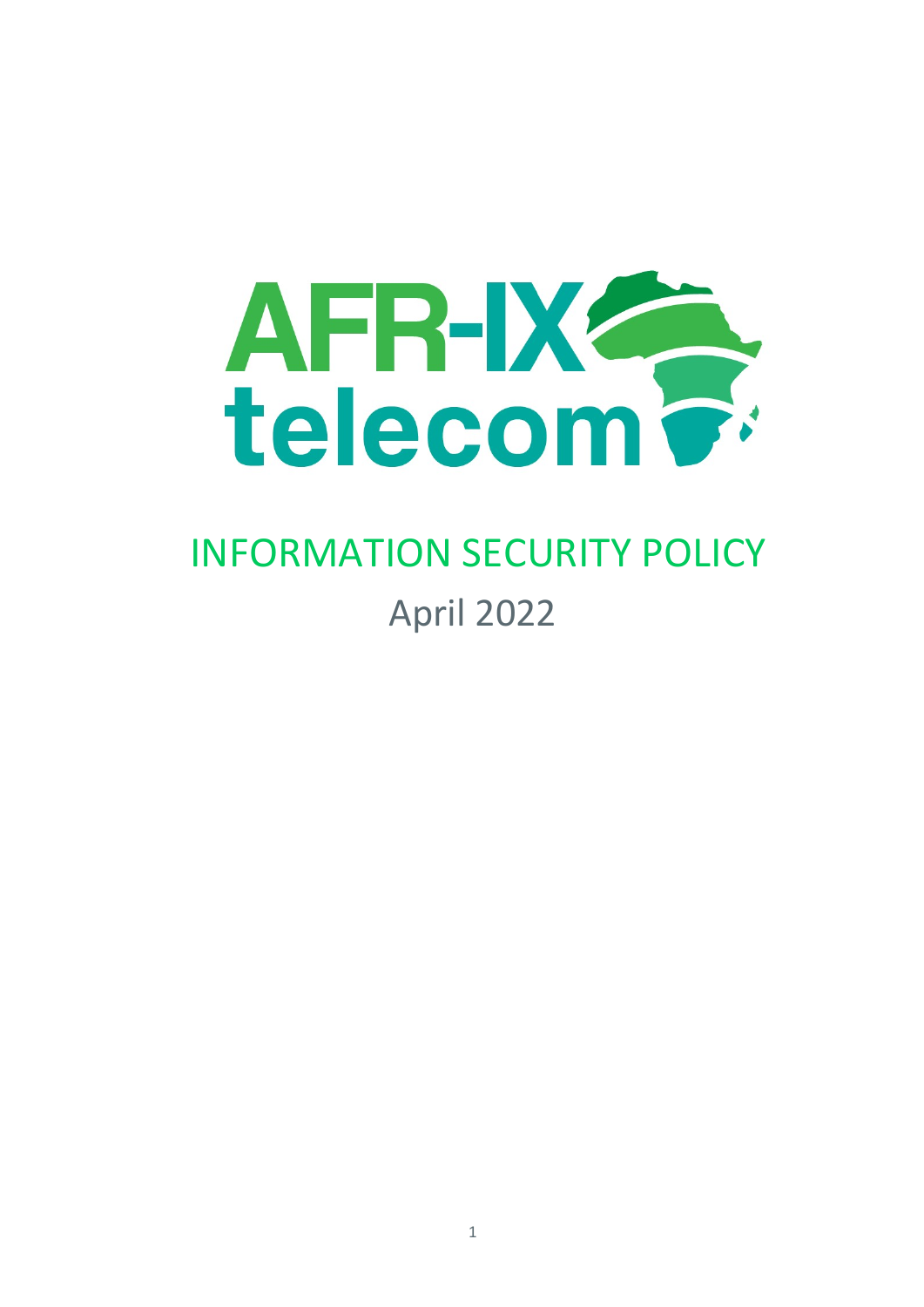

# Index

| $\mathbf{1}$   |  |  |  |  |
|----------------|--|--|--|--|
| 1.1            |  |  |  |  |
| 1.2            |  |  |  |  |
| 1.3            |  |  |  |  |
| $\mathcal{L}$  |  |  |  |  |
| 3              |  |  |  |  |
| 3.1            |  |  |  |  |
| 3.2            |  |  |  |  |
| 3.3            |  |  |  |  |
| 3.4            |  |  |  |  |
| $\overline{4}$ |  |  |  |  |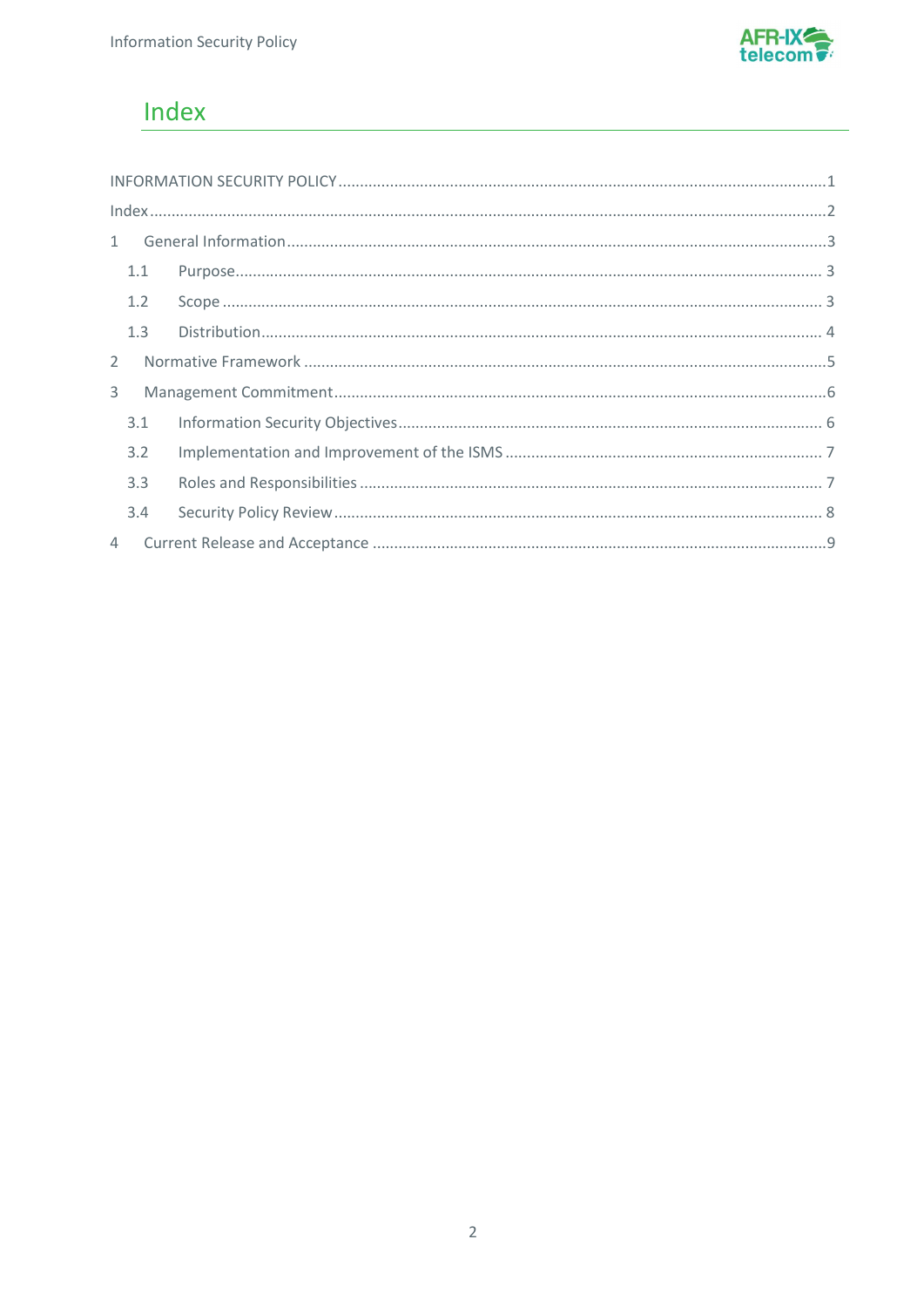

# 1 General Information

## 1.1 Purpose

The purpose of this policy is to establish the commitment of AFR-IX Telecom management, represented by its Security Representative, with information security and the protection of information assets necessary for the performance of the functions described in the scope, thus enabling the achievement of its business and strategic objectives.

This commitment is materialized through the implementation and maintenance of an Information Security Management System (ISMS) in accordance with the international standard ISO/IEC 27001, and with the extension of the ISO 27011 so as to better adapt the requirements to the operations of AFR-IX as a telecommunications provider.

The main objective of the Information Security Policy is to guarantee the security of the information and the continuous provision of the AFR-IX services, acting preventively, supervising the activity and reacting promptly to any incidents that may occur.

This Policy should provide the basis for access, use, custody and safeguarding of the information assets used by AFR-IX to carry out its functions, under guarantees of security, in all its different dimensions:

- Availability: property or characteristic of the assets consisting of access to them by authorized entities or processes when required.
- Integrity: property or characteristic consisting of the information asset not being altered in an unauthorized manner.
- Confidentiality: property or characteristic that the information is neither made available nor disclosed to unauthorized individuals, entities or processes.

Under these premises, the specific objectives of Information Security at AFR-IX will be

- To ensure the security of information, in the different dimensions described above.
- To formally manage security, based on risk analysis processes.
- To develop, maintain and test the availability and business continuity plans defined for the various services offered by the organization.
- To carry out an adequate management of incidents that affect the security of the information.
- Keep all personnel informed about security requirements and disseminate good practices for the safe handling of information.
- To provide the levels of security agreed with third parties when information assets are shared or transferred.
- Comply with current regulations and standards.

## 1.2 Scope

This Security Policy will be applied to all areas, departments and companies that make up AFR-IX and to its information systems and assets:

- To all departments, both their managers and employees.
- To suppliers, clients or any other third party that has access to the organization's information or systems.
- To databases, electronic and paper files, treatments, equipment, supports, programs and systems.
- To the information generated, processed and stored, regardless of its support and format, used in operational or administrative tasks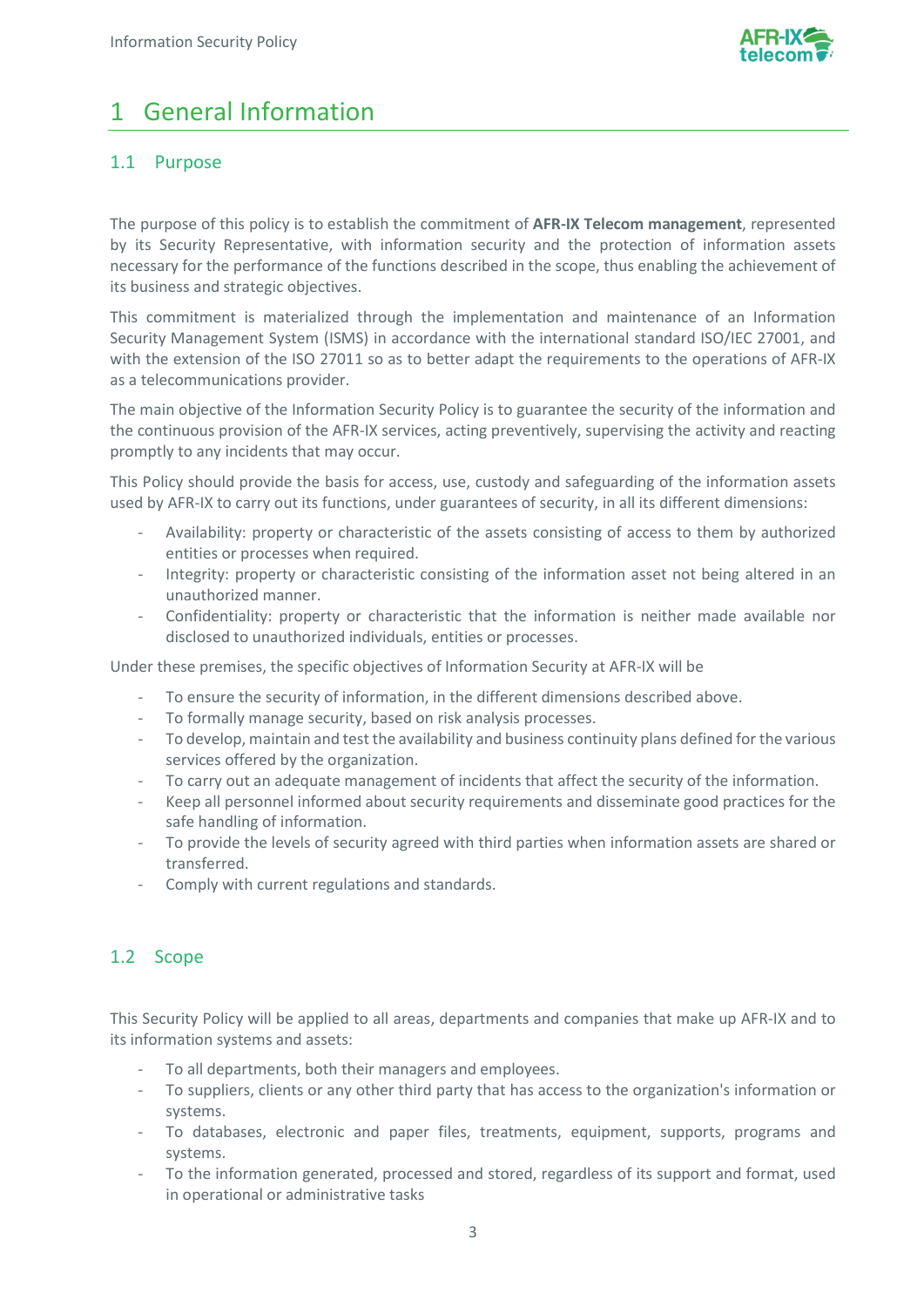

## 1.3 Distribution

Approved by AFR-IX's management, this policy must be accessible to all affected persons and organizations within the scope of the ISMS, through the appropriate channels. Similarly, the Policy will be accessible to any interested stakeholder or competent body that formally requests it.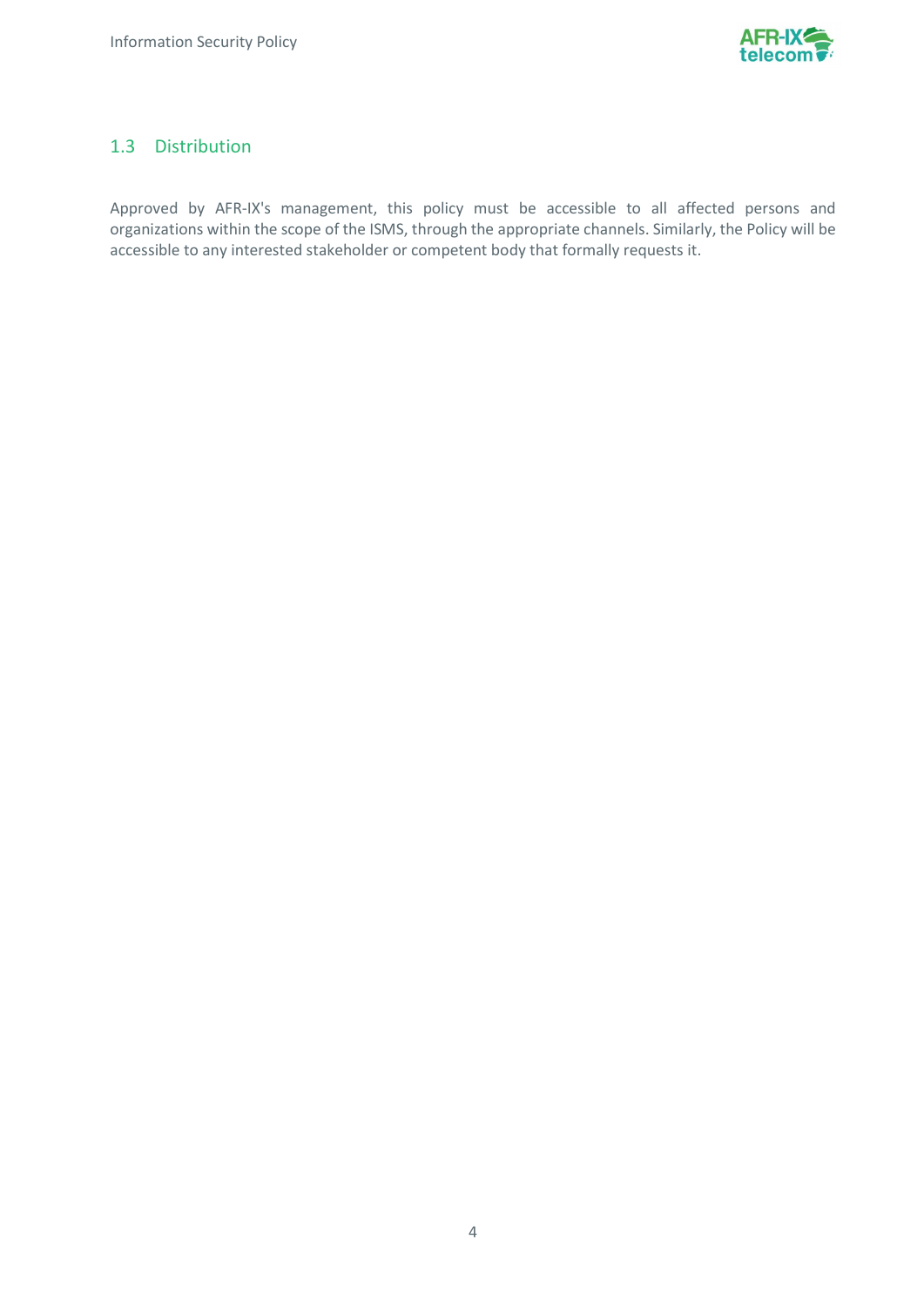

# 2 Normative Framework

The control of the regulations and legislation implementing this security policy is managed by the specific compliance and legal area. More information can be found in 220330 - PR17 - Identification of Applicable Legislation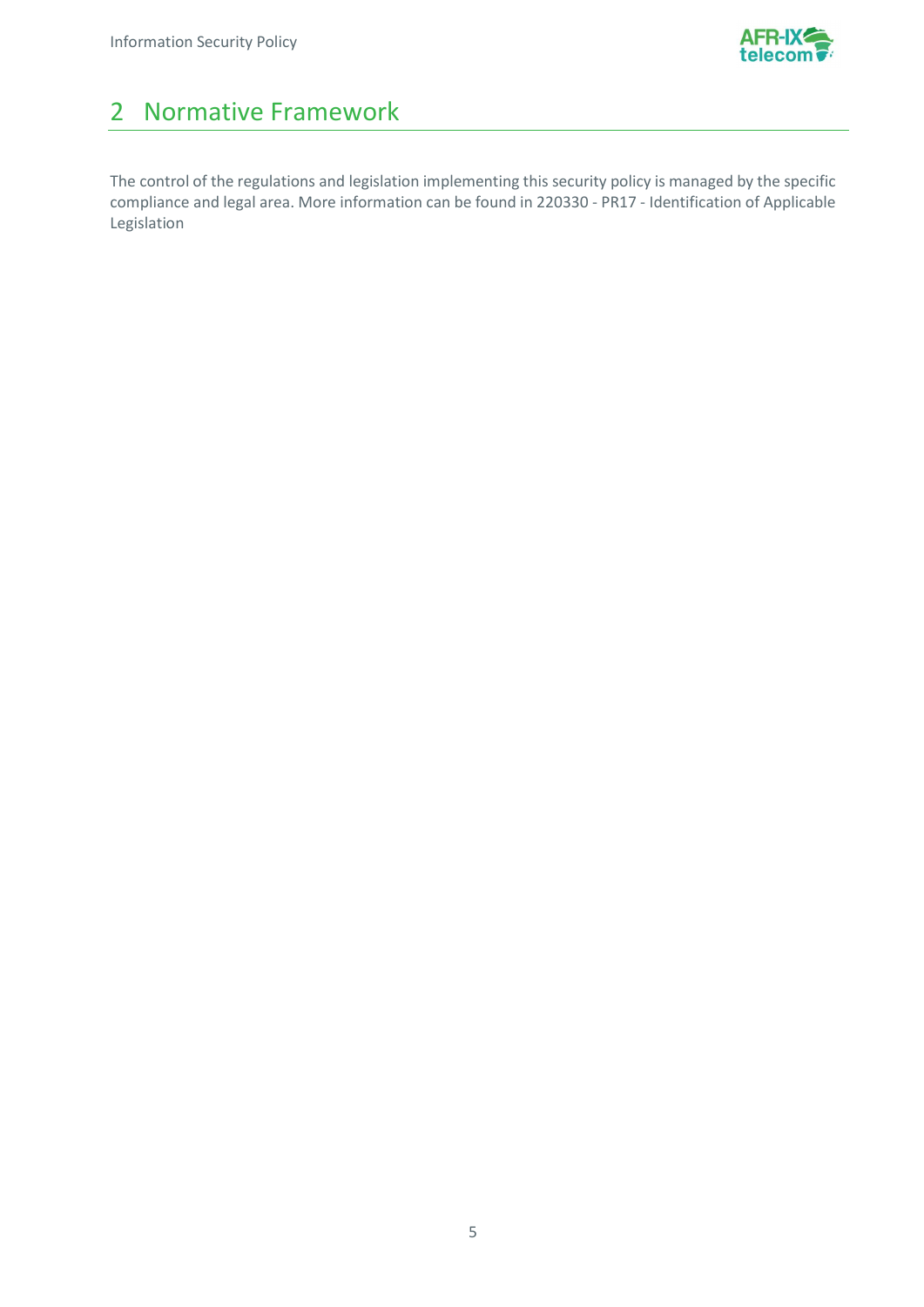

## 3 Management Commitment

AFR-IX's management is committed to facilitating and providing the necessary resources for the establishment, implementation, maintenance and improvement of the company's ISMS, as well as demonstrating leadership and commitment to it through the next responsibilities:

- Ensuring that this policy and the objectives of information security are established and that they are compatible with AFR-IX's strategy.
- Ensuring that the applicable requirements of the ISMS are integrated into the company's processes.
- To ensure that the necessary resources for the ISMS are available.
- Communicate the importance of effective security management in accordance with ISMS requirements.
- Ensure that the ISMS achieve the intended results.
- Lead and support people to contribute to the effectiveness of the ISMS.
- Promote the evolution and continuous improvement.
- Support other relevant management roles, leading their areas of responsibility in information security.
- Monitoring the indicators to evaluate the result/compliance.

## 3.1 Information Security Objectives

Information security objectives will be set at the relevant functions and levels, focused on improvement and used as a reference framework:

- Changes in stakeholders' needs leading to an improvement in the scope of the system.
- Applicable information security requirements and the results of risk assessment and treatment to ensure confidentiality, integrity, availability, traceability and authenticity of information.
- Internal factors such as the application of organisational techniques that improve the monitoring of the processing and resolution of security incidents
- External factors such as technological advances, the application of which will improve the efficiency of risk management
- The improvement of the effectiveness of the training and awareness of the personnel working in the entity and affecting their performance in information security.

Likewise, planning for the achievement of the established information security objectives will be carried out considering the following elements:

- What is going to be done.
- The necessary resources.
- The responsible.
- Term of achievement.
- Indicators to evaluate the result/compliance.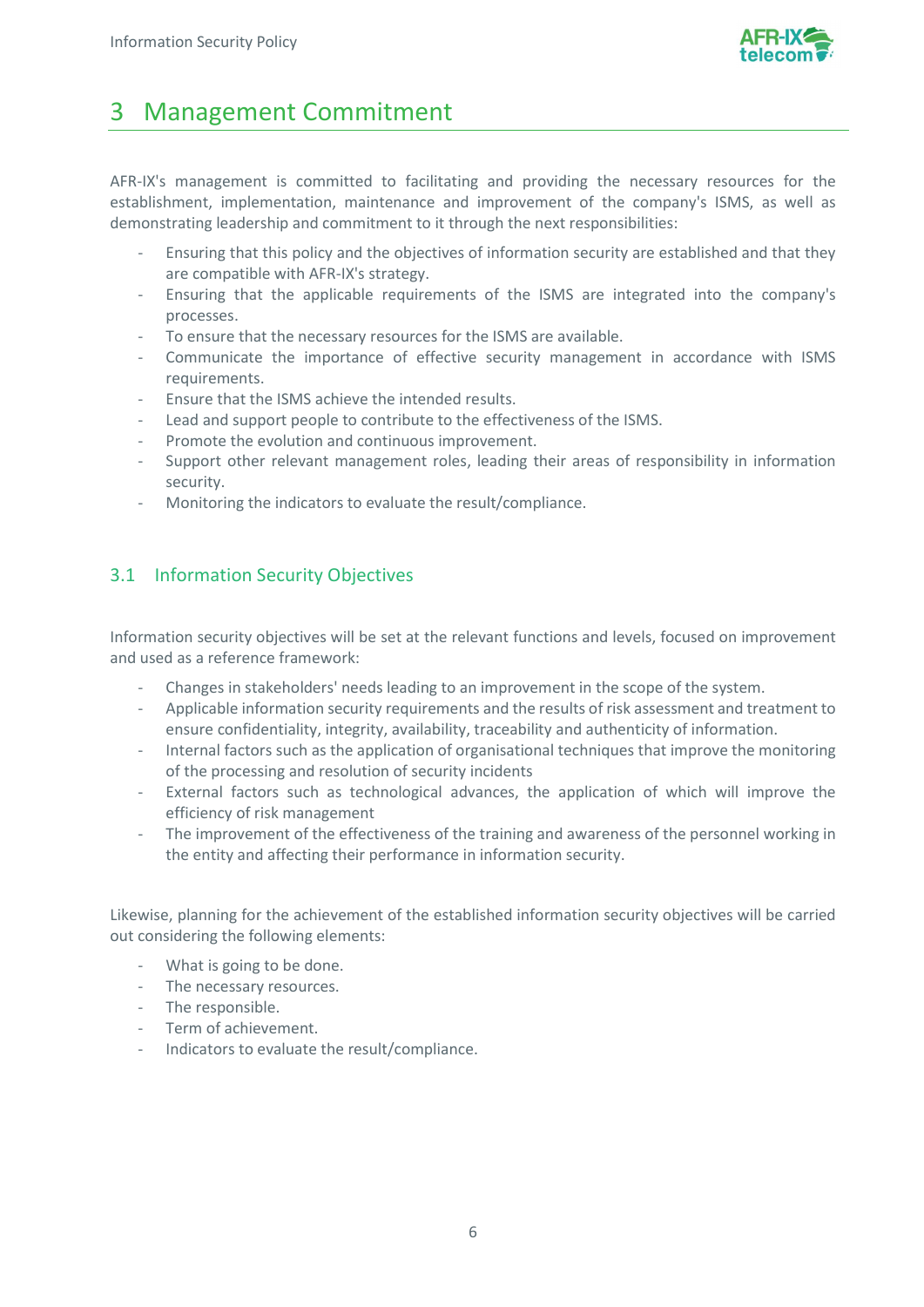

## 3.2 Implementation and Improvement of the ISMS

The deployment of AFR-IX's ISMS will begin with a SWOT and a Risk Analysis, which will determine the expectations of the interested parties and the level of information security risk facing the entity and identify the security controls needed to address the risk and bring it to an acceptable level, as well as the opportunities for improvement, taking into account the internal and external issues and stakeholder requirements indicated above.

The security controls must be implemented, maintained and improved continuously, and be available as documented information, through procedures, regulations, technical instructions, manuals, etc., reviewed and approved by the Information Security Officer, together with the supervision of the Data Protection Officer and finally by the management.

This Security Policy is developed by applying the following minimum requirements, which must be included in the system documentation:

- Organization and implementation of the security process.
- Risk analysis and management.
- Personnel management.
- Authorization and access control.
- Protection of the installations.
- Acquisition of products.
- Security by default.
- System integrity and updating.
- Protection of information stored and in transit.
- Prevention against other interconnected information systems.
- Record of activity.
- Security incidents.
- Continuity of the activity.
- Continuous improvement of the security process.

The documented information of the security controls must be communicated to the personnel that works in the entity (employees and suppliers), who will have the obligation to apply it in the accomplishment of their work activities, committing themselves to the fulfilment of the requirements of the SGSI.

The documented information will be classified in public, internal and confidential, giving the appropriate use according to this classification and according to the criterion that will be established in the procedure of classification, labelling and protection of the information.

Audits will be carried out to review and verify compliance with the ISMS based on ISO/IEC 27001 and ISO 27011, so if necessary, the personnel affected by the scope must collaborate in these, as well as in the application of corrective actions derived for continuous improvement.

## 3.3 Roles and Responsibilities

The following roles and responsibilities within the ISMS are set out, but not extensively:

- The Management of AFR-IX, represented by the Security Representative, will be in charge of approving the policy and will be responsible for authorizing its modifications, as well as all the documented information of the ISMS of the entity.
- The Information Security Manager will be responsible for notifying this policy to the staff of the entity and any changes in it, as well as coordinating the actions of implementation, maintenance and improvement of the ISMS of the entity, and its audits.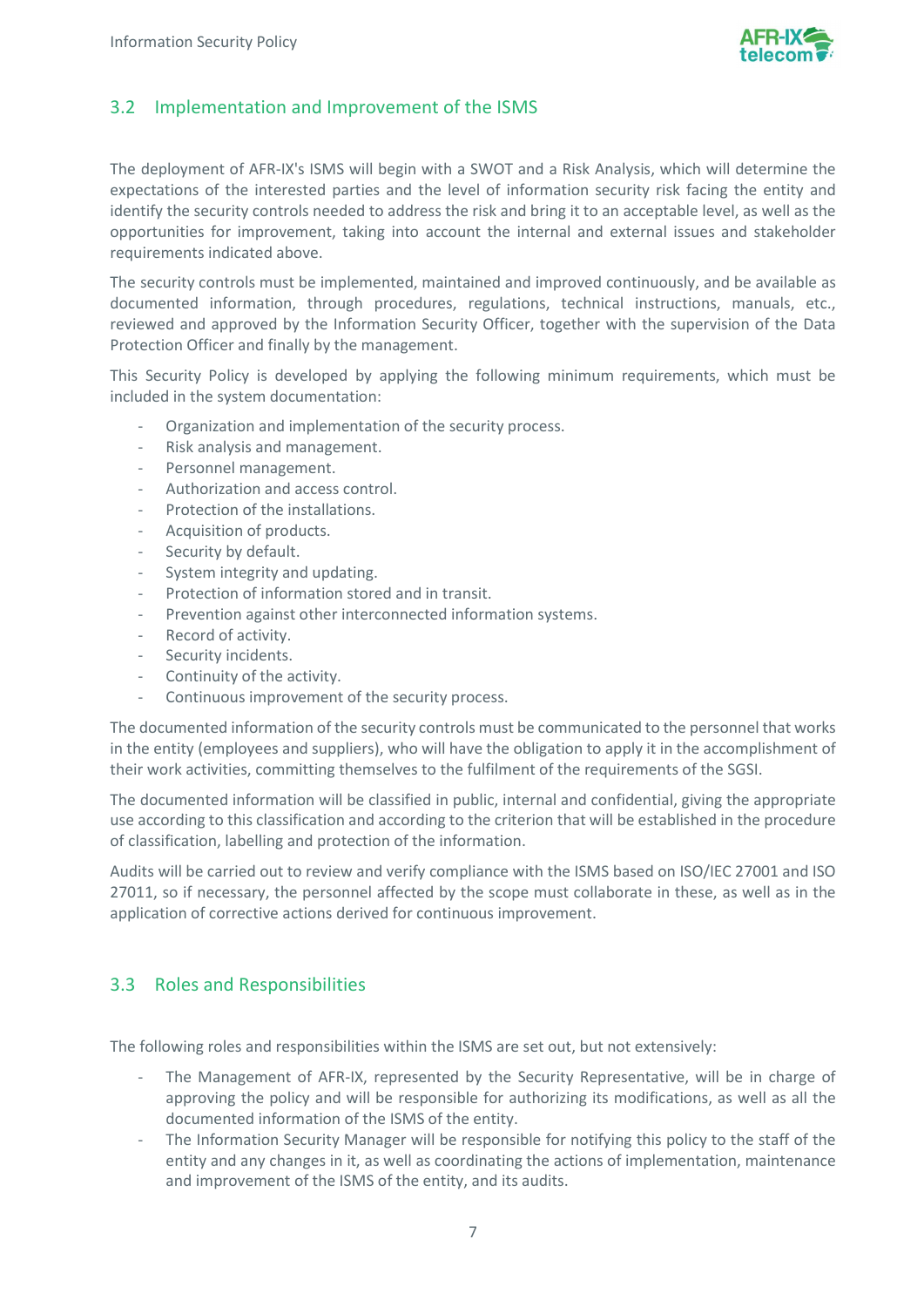

- The Data Protection Officer (or similar) will be responsible for supervising and ensuring compliance with current regulations on data protection.
- All staff of the entity (internal and external) will be responsible for complying with this policy within their area of work, as well as applying all the documented information of the entity's ISMS in their work activities that affect their performance in information security.

#### 3.4 Security Policy Review

This Information Security Policy will be reviewed by management whenever significant changes occur, at least once a year within the ISMS cycle.